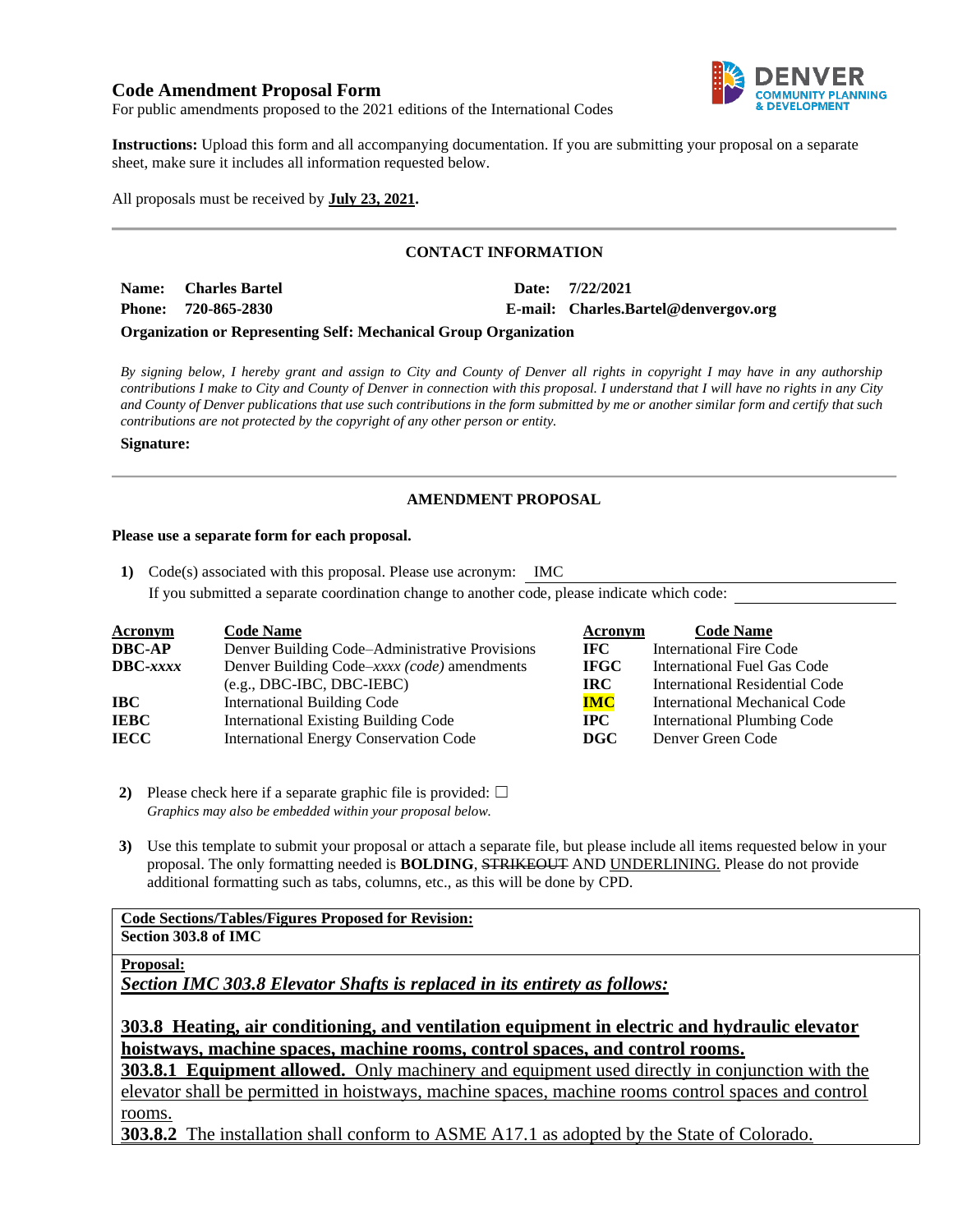**303.8.3** Safe and convenient access within the elevator machinery space, machine room, control space, or control room shall be provided to the air-conditioning equipment for servicing and maintaining. **303.8.4** Elevator hoistways, machine rooms, machinery spaces that contain the driving machine, and control rooms or spaces that contain the operation or motion controller for elevator operation shall be provided with an independent ventilation or air-conditioning system to protect against the overheating of the electrical equipment.

**303.8.5** Temperature and Humidity. Hoistways, machinery spaces, machine rooms, control spaces, and control rooms shall be provided with natural or mechanical means to keep the ambient air temperature and humidity in the range specified by the elevator equipment manufacturer to ensure safe and normal operation of the elevator. The temperature and humidity range shall be permanently posted in the machine room, control room, control space, or, where specified bt the equipment manufacturer, in the machinery space.

# **303.8.6 Pipes, ducts, tanks and refrigeration cassettes and refrigerant piping.**

**303.8.6.1** Steam, hot water, and refrigerant pipes shall be permitted to be installed in hoistways, machinery spaces, machine rooms, control spaces, and control rooms for the purpose of heating these areas only, subject to 303.8.3.1.1 through 303.8.3.1.5.

**303.8.6.2** Heating pipes shall convey only low-pressure steam [15 psi (100kPa) or less] or hot water  $[212^{\circ}F (100^{\circ}C)$  or less.

**303.8.6.3** All risers and return pipes shall be located outside the hoistway. When the machinery space, machine room, control space, or control room is located above the roof of the building, heating pipes for the machinery space, machine room, control space, or control room shall be permitted to be located in the hoistway between the top floor and the machinery space, machine room, control space, or control room.

**303.8.6.4** Traps and shutoff valves shall be provided in accessible locations outside the hoistway.

**303.8.6.5** Other pipes or ducts conveying gases, vapors, or liquid that are not used in connection with the operation of the elevator shall not be installed in any hoistway, machinery space, machine room, control space, or control room. Where a machinery space, machine room, control space, control room, or hoistway extends above the roof of a building, pipes shall be permitted from roof drains to the closest point where they can be diverted out of this space. Pipes shall be covered to prevent leakage or

condensate from entering the machinery space, machine room, control space, control room, or hoistway. **303.8.6.6** Where permitted and provided, pipes, drains, and tanks, or similar equipment that contains liquids, shall not encroach upon the required clearances in the hoistway, machinery space, machine room, control

**308.8.6.7** Refrigerant piping shall not be installed in the hoistway, machinery space, machine room, control space, or control room unless it is exclusively serving only the dedicated equipment in these spaces.

**308.8.6.8** The total refrigerant quantity of the system shall be less than exceed amount allowed in IMC Table 1103.1 and for institutional occupancies, reduced to 50% per Section 1104.2.1 of IMC.

**303.8.7** Ducts shall be permitted to be installed in the hoistway, machinery space, machine room, control space, or control room for the purpose of heating, cooling, ventilation and venting these areas only and shall not encroach upon the required clearances. Ducts shall serve no other areas and shall be connected only to equipment dedicated to serving these areas.

**303.8.8** Air-conditioning equipment is permitted to be installed in machinery spaces, machine rooms, control spaces, or control rooms for the purpose of cooling these areas only, subject to 303.8.4.1 through 303.8.4.4.

**308.8.8.1** The cassette or fan/evaporator of DX split systems shall be permitted to be located in the hoistway, machinery space, machine room, control space, or control room. The refrigerant system shall be dedicated and only serve the space in which it is installed. Condensate lines serving this equipment shall be routed outside of these spaces in the shortest practical routing.

**308.8.8.2** Air-conditioning equipment shall not be located directly above elevator equipment.